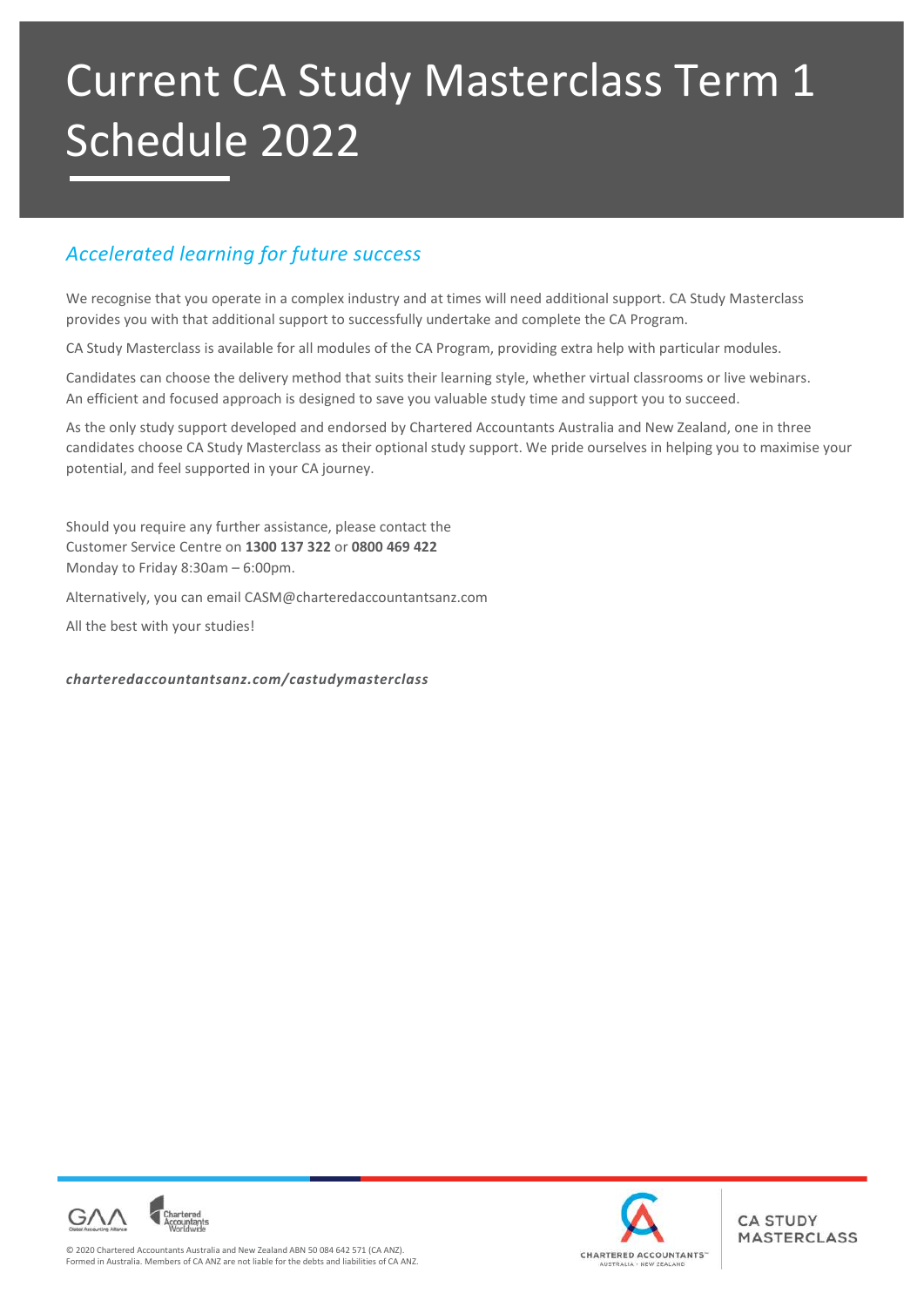# TAX122 (AUSTRALIA)

*CA Study Masterclass* 

#### *OPTION 1: Virtual Classroom (VC) and Exam Prep Intensive (4 × 3 hours + 1 × 8 hours)*

| Series 1        | Day                     | 'Local Time          | Duration |
|-----------------|-------------------------|----------------------|----------|
| VC <sub>1</sub> | Tuesday 8 February 2022 | $6.00$ pm $-9.00$ pm | 3 hours  |
| VC <sub>2</sub> | Tuesday 1 March 2022    |                      | 3 hours  |
| VC <sub>3</sub> | Tuesday 22 March 2022   |                      | 3 hours  |
| VC <sub>4</sub> | Tuesday 29 March 2022   |                      | 3 hours  |
| VC <sub>5</sub> | Saturday 9 April 2022   | $9.00am - 5.00pm$    | Full day |

| Series 2        | Day                       | Local Time                        | Duration |
|-----------------|---------------------------|-----------------------------------|----------|
| VC <sub>1</sub> | Wednesday 9 February 2022 | $6.00 \text{pm} - 9.00 \text{pm}$ | 3 hours  |
| VC <sub>2</sub> | Wednesday 2 March 2022    |                                   | 3 hours  |
| VC <sub>3</sub> | Wednesday 23 March 2022   |                                   | 3 hours  |
| VC <sub>4</sub> | Wednesday 30 March 2022   |                                   | 3 hours  |
| VC <sub>5</sub> | Saturday 9 April 2022     | $9.00am - 5.00pm$                 | Full day |

| Series 3        | Day                       | Local Time        | <b>Duration</b> |
|-----------------|---------------------------|-------------------|-----------------|
| VC <sub>1</sub> | Thursday 10 February 2022 | $6.00pm - 9.00pm$ | 3 hours         |
| VC <sub>2</sub> | Thursday 3 March 2022     |                   | 3 hours         |
| VC <sub>3</sub> | Thursday 24 March 2022    |                   | 3 hours         |
| VC <sub>4</sub> | Thursday 31 March 2022    |                   | 3 hours         |
| VC <sub>5</sub> | Sunday 10 April 2022      | $9.00am - 5.00pm$ | Full day        |

#### OPTION 2: Virtual Classroom Exam Preparation (1 × 8 hours)

| Intensive   | Dav                   | Local Time           | Duration |
|-------------|-----------------------|----------------------|----------|
| Intensive 1 | Saturday 9 April 2022 | $9.00$ am $-5.00$ pm | Full day |
| Intensive 2 | Sunday 10 April 2022  |                      | Full dav |

| Series 1  | Day                       | <b>Time</b>                          | <b>Duration</b> |
|-----------|---------------------------|--------------------------------------|-----------------|
| Webinar 1 | Wednesday 9 February 2022 | $5.30$ pm $- 7.30$ pm<br>(AEDT/AEST) | 2 hours         |
| Webinar 2 | Wednesday 2 March 2022    |                                      | 2 hours         |
| Webinar 3 | Wednesday 23 March 2022   |                                      | 2 hours         |
| Webinar 4 | Wednesday 30 March 2022   |                                      | 2 hours         |
| Webinar 5 | Wednesday 6 April 2022    |                                      | 2 hours         |

| Series 2  |                           | <b>Time</b>                      |         |
|-----------|---------------------------|----------------------------------|---------|
| Webinar 1 | Thursday 10 February 2022 |                                  | 2 hours |
| Webinar 2 | Thursday 3 March 2022     | $7.00pm - 9.00pm$<br>(AEDT/AEST) | 2 hours |
| Webinar 3 | Thursday 24 March 2022    |                                  | 2 hours |
| Webinar 4 | Thursday 31 March 2022    |                                  | 2 hours |
| Webinar 5 | Thursday 7 April 2022     |                                  | 2 hours |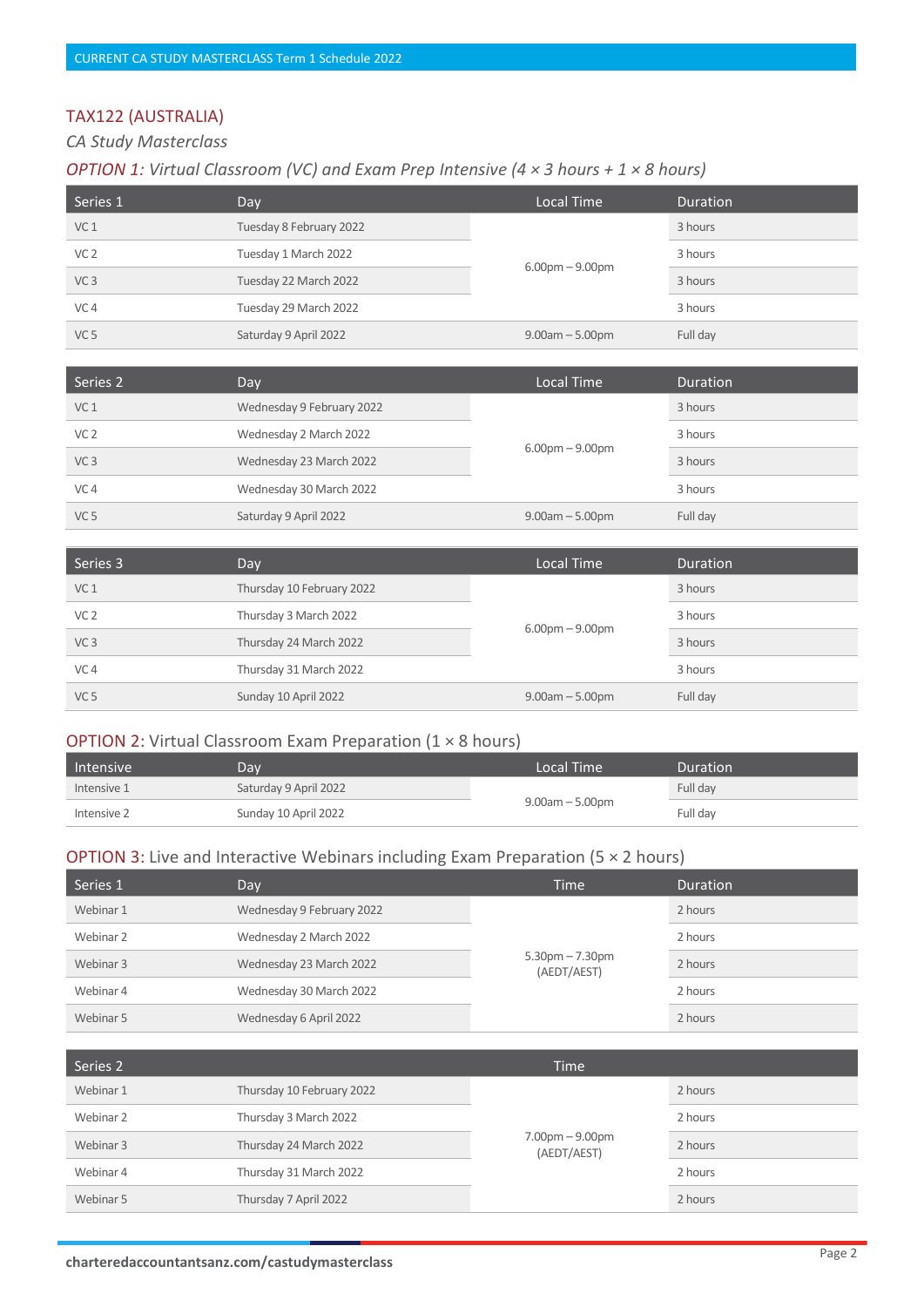## TAX122 (NEW ZEALAND)

*CA Study Masterclass* 

#### **OPTION 1:** Virtual Classroom (VC) and Exam Prep Intensive (4  $\times$  3 hours + 1  $\times$  8 hours)

| Series 1        | Day                       | Local Time        | Duration |
|-----------------|---------------------------|-------------------|----------|
| VC <sub>1</sub> | Wednesday 9 February 2022 | $6.00pm - 9.00pm$ | 3 hours  |
| VC <sub>2</sub> | Wednesday 2 March 2022    |                   | 3 hours  |
| VC <sub>3</sub> | Wednesday 23 March 2022   |                   | 3 hours  |
| VC <sub>4</sub> | Wednesday 30 March 2022   |                   | 3 hours  |
| VC <sub>5</sub> | Saturday 9 April 2022     | $9.00am - 5.00pm$ | Full day |

#### OPTION 2: Virtual Classroom Exam Preparation (1 × 8 hours)

| Intensive   | Day                   | Local Time           | Duration |
|-------------|-----------------------|----------------------|----------|
| Intensive 1 | Saturday 9 April 2022 | $9.00$ am $-5.00$ pm | Full day |
| Intensive 2 | Sunday 10 April 2022  |                      | Full day |

| Series 1  | Day                     | <b>Time</b>                         | <b>Duration</b> |
|-----------|-------------------------|-------------------------------------|-----------------|
| Webinar 1 | Tuesday 8 February 2022 | $7:30$ pm $-9:30$ pm<br>(NZDT/NZST) | 2 hours         |
| Webinar 2 | Tuesday 1 March 2022    |                                     | 2 hours         |
| Webinar 3 | Tuesday 22 March 2022   |                                     | 2 hours         |
| Webinar 4 | Tuesday 29 March 2022   |                                     | 2 hours         |
| Webinar 5 | Tuesday 5 April 2022    |                                     | 2 hours         |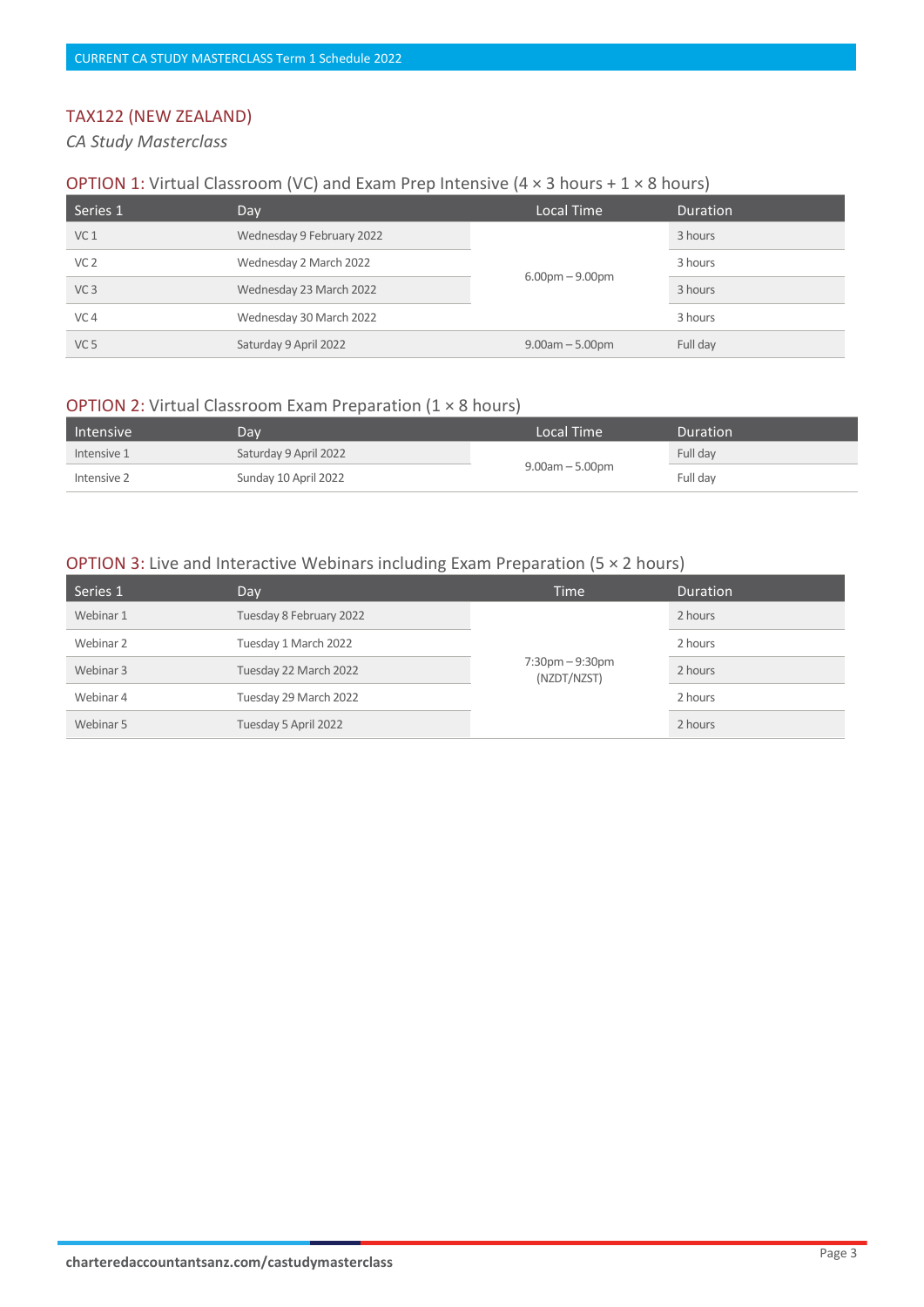# AAA122 (AUSTRALIA)

*CA Study Masterclass* 

#### *OPTION 1: Virtual Classroom (VC) and Exam Prep Intensive (4 × 3 hours + 1 × 8 hours)*

| Series 1        | <b>Days</b>             | Local Time        | <b>Duration</b> |
|-----------------|-------------------------|-------------------|-----------------|
| VC <sub>1</sub> | Tuesday 8 February 2022 | $6.00pm - 9.00pm$ | 3 hours         |
| VC <sub>2</sub> | Tuesday 1 March 2022    |                   | 3 hours         |
| VC <sub>3</sub> | Tuesday 22 March 2022   |                   | 3 hours         |
| VC <sub>4</sub> | Tuesday 29 March 2022   |                   | 3 hours         |
| VC <sub>5</sub> | Saturday 9 April 2022   | $9.00am - 5.00pm$ | Full day        |

| Series 2        | Days                      | Local Time            | Duration |
|-----------------|---------------------------|-----------------------|----------|
| VC <sub>1</sub> | Wednesday 9 February 2022 | $6.00$ pm $- 9.00$ pm | 3 hours  |
| VC <sub>2</sub> | Wednesday 2 March 2022    |                       | 3 hours  |
| VC <sub>3</sub> | Wednesday 23 March 2022   |                       | 3 hours  |
| VC <sub>4</sub> | Wednesday 30 March 2022   |                       | 3 hours  |
| VC <sub>5</sub> | Saturday 9 April 2022     | $9.00am - 5.00pm$     | Full day |

| Series 3        | Days                      | Local Time        | Duration |
|-----------------|---------------------------|-------------------|----------|
| VC <sub>1</sub> | Thursday 10 February 2022 | $6.00pm - 9.00pm$ | 3 hours  |
| VC <sub>2</sub> | Thursday 3 March 2022     |                   | 3 hours  |
| VC <sub>3</sub> | Thursday 24 March 2022    |                   | 3 hours  |
| VC <sub>4</sub> | Thursday 31 March 2022    |                   | 3 hours  |
| VC <sub>5</sub> | Sunday 10 April 2022      | $9.00am - 5.00pm$ | Full day |

#### OPTION 2: Virtual Classroom Exam Preparation (1 × 8 hours)

| Days        | Days                  | Local Time !         | Duration |
|-------------|-----------------------|----------------------|----------|
| Intensive 1 | Saturday 9 April 2022 | $9.00$ am $-5.00$ pm | Full day |
| Intensive 2 | Sunday 10 April 2022  |                      | Full dav |

| Series 1  | Days                      | <b>Time</b>                      | <b>Duration</b> |
|-----------|---------------------------|----------------------------------|-----------------|
| Webinar 1 | Wednesday 9 February 2022 | $5.30pm - 7.30pm$<br>(AEDT/AEST) | 2 hours         |
| Webinar 2 | Wednesday 2 March 2022    |                                  | 2 hours         |
| Webinar 3 | Wednesday 23 March 2022   |                                  | 2 hours         |
| Webinar 4 | Wednesday 30 March 2022   |                                  | 2 hours         |
| Webinar 5 | Wednesday 6 April 2022    |                                  | 2 hours         |

| Series 2  |                           | <b>Time</b>                      |         |
|-----------|---------------------------|----------------------------------|---------|
| Webinar 1 | Thursday 10 February 2022 | $7.00pm - 9.00pm$<br>(AEDT/AEST) | 2 hours |
| Webinar 2 | Thursday 3 March 2022     |                                  | 2 hours |
| Webinar 3 | Thursday 24 March 2022    |                                  | 2 hours |
| Webinar 4 | Thursday 31 March 2022    |                                  | 2 hours |
| Webinar 5 | Thursday 7 April 2022     |                                  | 2 hours |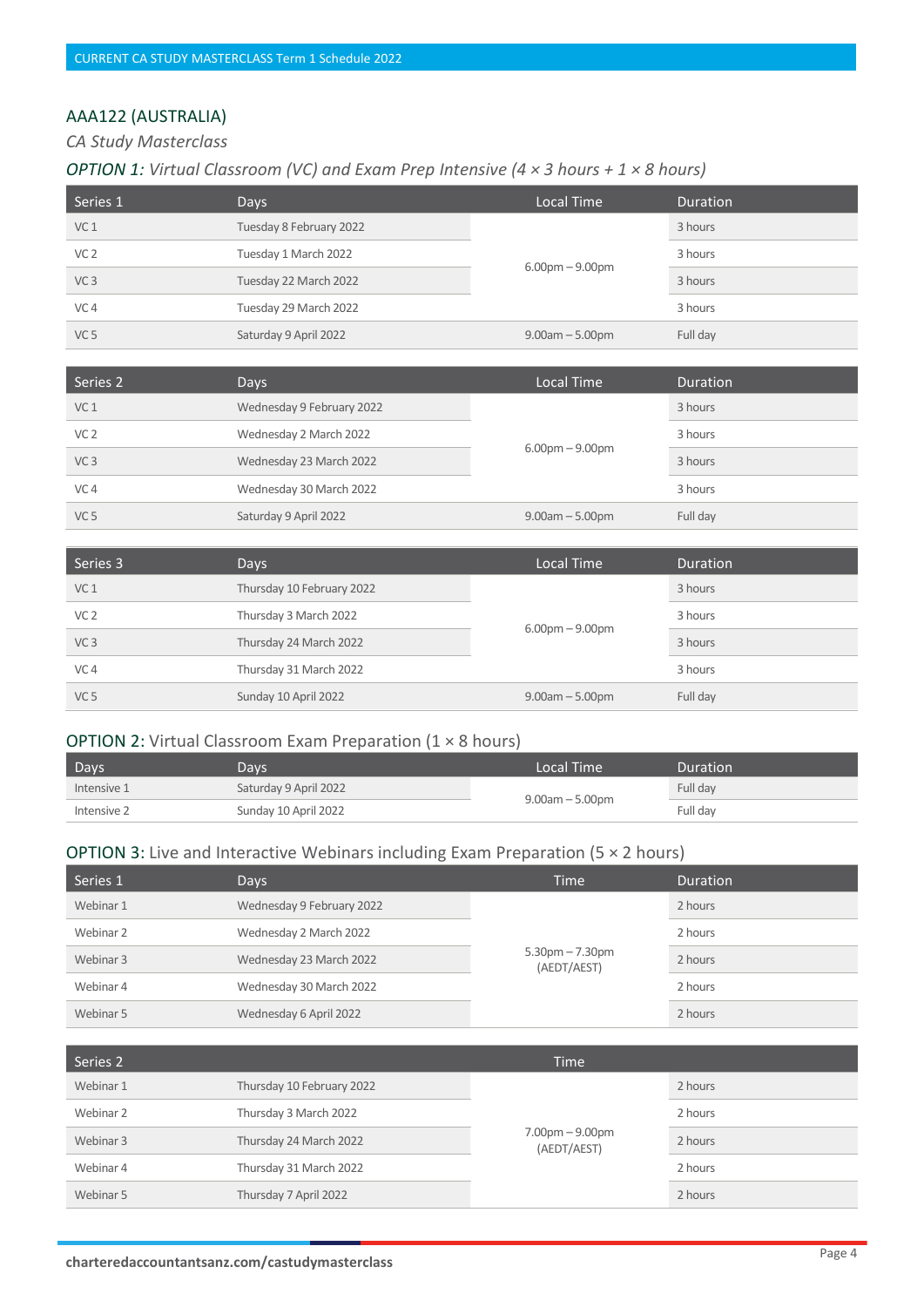# AAA122 (NEW ZEALAND)

*CA Study Masterclass* 

#### **OPTION 1:** Virtual Classroom (VC) and Exam Prep Intensive (4  $\times$  3 hours + 1  $\times$  8 hours)

| Series 1        | Day                     | Local Time           | <b>Duration</b> |
|-----------------|-------------------------|----------------------|-----------------|
| VC <sub>1</sub> | Tuesday 8 February 2022 | $6.00pm - 9.00pm$    | 3 hours         |
| VC <sub>2</sub> | Tuesday 1 March 2022    |                      | 3 hours         |
| VC <sub>3</sub> | Tuesday 22 March 2022   |                      | 3 hours         |
| VC <sub>4</sub> | Tuesday 29 March 2022   |                      | 3 hours         |
| VC <sub>5</sub> | Saturday 9 April 2022   | $9.00$ am $-5.00$ pm | Full day        |

#### OPTION 2: Virtual Classroom Exam Preparation (1 × 8 hours)

| Intensive   | Dav                   | Local Time           | <b>Duration</b> |
|-------------|-----------------------|----------------------|-----------------|
| Intensive 1 | Saturday 9 April 2022 | $9.00$ am $-5.00$ pm | Full day        |
| Intensive 2 | Sunday 10 April 2022  |                      | Full day        |

| Series 1  | Day                       | <b>Time</b>                         | <b>Duration</b> |
|-----------|---------------------------|-------------------------------------|-----------------|
| Webinar 1 | Wednesday 9 February 2022 | $7:30$ pm $-9:30$ pm<br>(NZDT/NZST) | 2 hours         |
| Webinar 2 | Wednesday 2 March 2022    |                                     | 2 hours         |
| Webinar 3 | Wednesday 23 March 2022   |                                     | 2 hours         |
| Webinar 4 | Wednesday 30 March 2022   |                                     | 2 hours         |
| Webinar 5 | Wednesday 6 April 2022    |                                     | 2 hours         |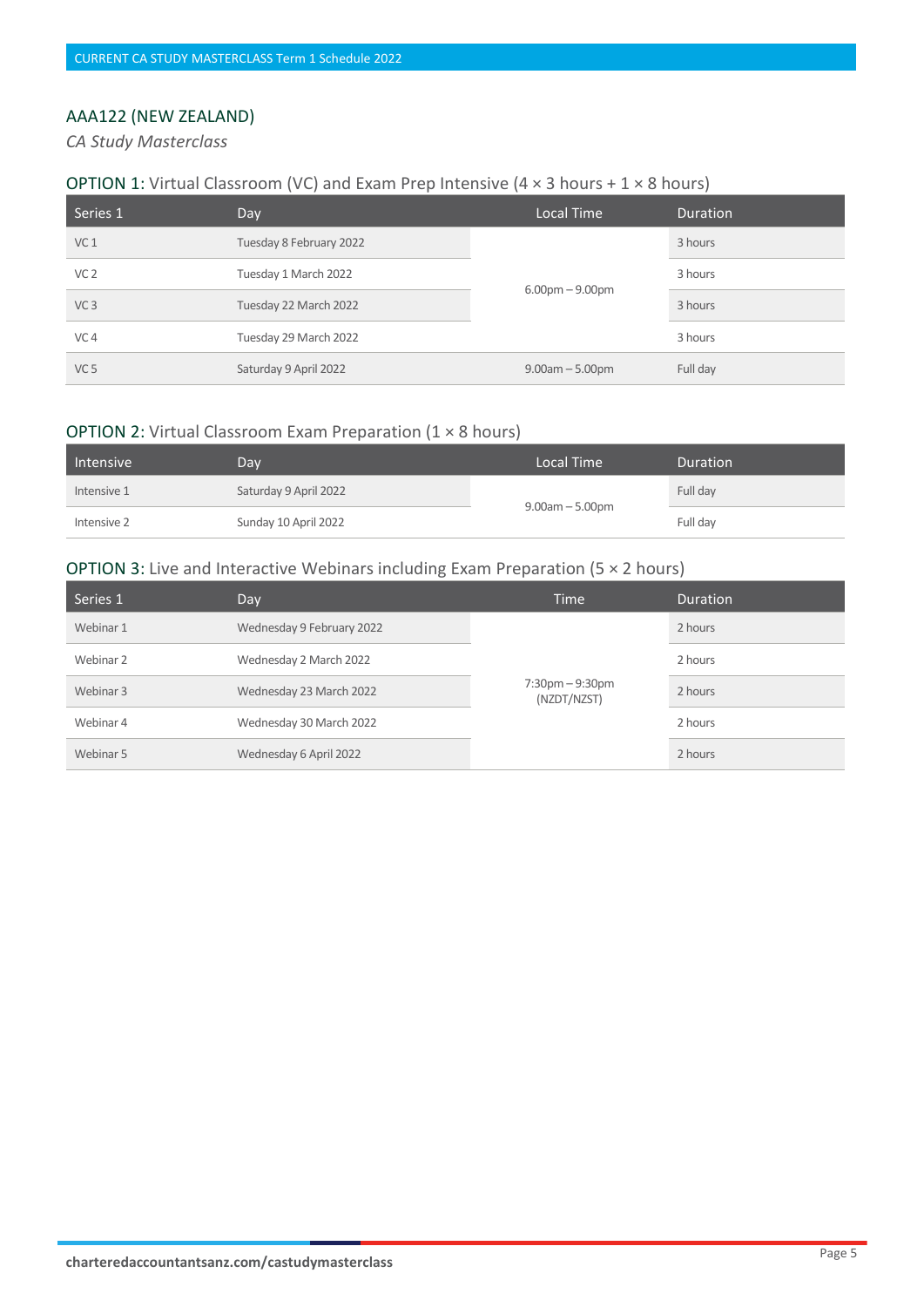# FIN122 (AUSTRALIA)

## *CA Study Masterclass*

#### *OPTION 1: Virtual Classroom (VC) and Exam Prep Intensive (4 × 3 hours + 1 × 8 hours)*

| Series 1        | Day                   | Local Time        | <b>Duration</b> |
|-----------------|-----------------------|-------------------|-----------------|
| VC <sub>1</sub> | Tuesday 5 April 2022  | $6.00pm - 9.00pm$ | 3 hours         |
| VC <sub>2</sub> | Tuesday 26 April 2022 |                   | 3 hours         |
| VC <sub>3</sub> | Tuesday 17 May 2022   |                   | 3 hours         |
| VC <sub>4</sub> | Tuesday 24 May 2022   |                   | 3 hours         |
| VC <sub>5</sub> | Saturday 11 June 2022 | $9.00am - 5.00pm$ | Full day        |

| Series 2        | Day                     | Local Time        | Duration |
|-----------------|-------------------------|-------------------|----------|
| VC <sub>1</sub> | Wednesday 6 April 2022  | $6.00pm - 9.00pm$ | 3 hours  |
| VC <sub>2</sub> | Wednesday 27 April 2022 |                   | 3 hours  |
| VC <sub>3</sub> | Wednesday 18 May 2022   |                   | 3 hours  |
| VC <sub>4</sub> | Wednesday 25 May 2022   |                   | 3 hours  |
| VC <sub>5</sub> | Saturday 11 June 2022   | $9.00am - 5.00pm$ | Full day |

| Series 3        | Day                    | Local Time        | <b>Duration</b> |
|-----------------|------------------------|-------------------|-----------------|
| VC <sub>1</sub> | Thursday 7 April 2022  | $6.00pm - 9.00pm$ | 3 hours         |
| VC <sub>2</sub> | Thursday 28 April 2022 |                   | 3 hours         |
| VC <sub>3</sub> | Thursday 19 May 2022   |                   | 3 hours         |
| VC <sub>4</sub> | Thursday 26 May 2022   |                   | 3 hours         |
| VC <sub>5</sub> | Sunday 12 June 2022    | $9.00am - 5.00pm$ | Full day        |

#### OPTION 2: Virtual Classroom Exam Preparation (1 × 8 hours)

| Intensive   | Dav                   | Local Time           | Duration |
|-------------|-----------------------|----------------------|----------|
| Intensive 1 | Saturday 11 June 2022 | $9.00$ am $-5.00$ pm | Full day |
| Intensive 2 | Sunday 12 June 2022   |                      | Full dav |

| Series 1  | Day                     | <b>Time</b>                 | <b>Duration</b> |
|-----------|-------------------------|-----------------------------|-----------------|
| Webinar 1 | Wednesday 6 April 2022  | $5.30pm - 7.30pm$<br>(AEST) | 2 hours         |
| Webinar 2 | Wednesday 27 April 2022 |                             | 2 hours         |
| Webinar 3 | Wednesday 18 May 2022   |                             | 2 hours         |
| Webinar 4 | Wednesday 25 May 2022   |                             | 2 hours         |
| Webinar 5 | Wednesday 8 June 2022   |                             | 2 hours         |

| Series 2  |                        | <b>Time</b>                 |         |
|-----------|------------------------|-----------------------------|---------|
| Webinar 1 | Thursday 7 April 2022  |                             | 2 hours |
| Webinar 2 | Thursday 28 April 2022 | $7.00pm - 9.00pm$<br>(AEST) | 2 hours |
| Webinar 3 | Thursday 19 May 2022   |                             | 2 hours |
| Webinar 4 | Thursday 26 May 2022   |                             | 2 hours |
| Webinar 5 | Thursday 9 June 2022   |                             | 2 hours |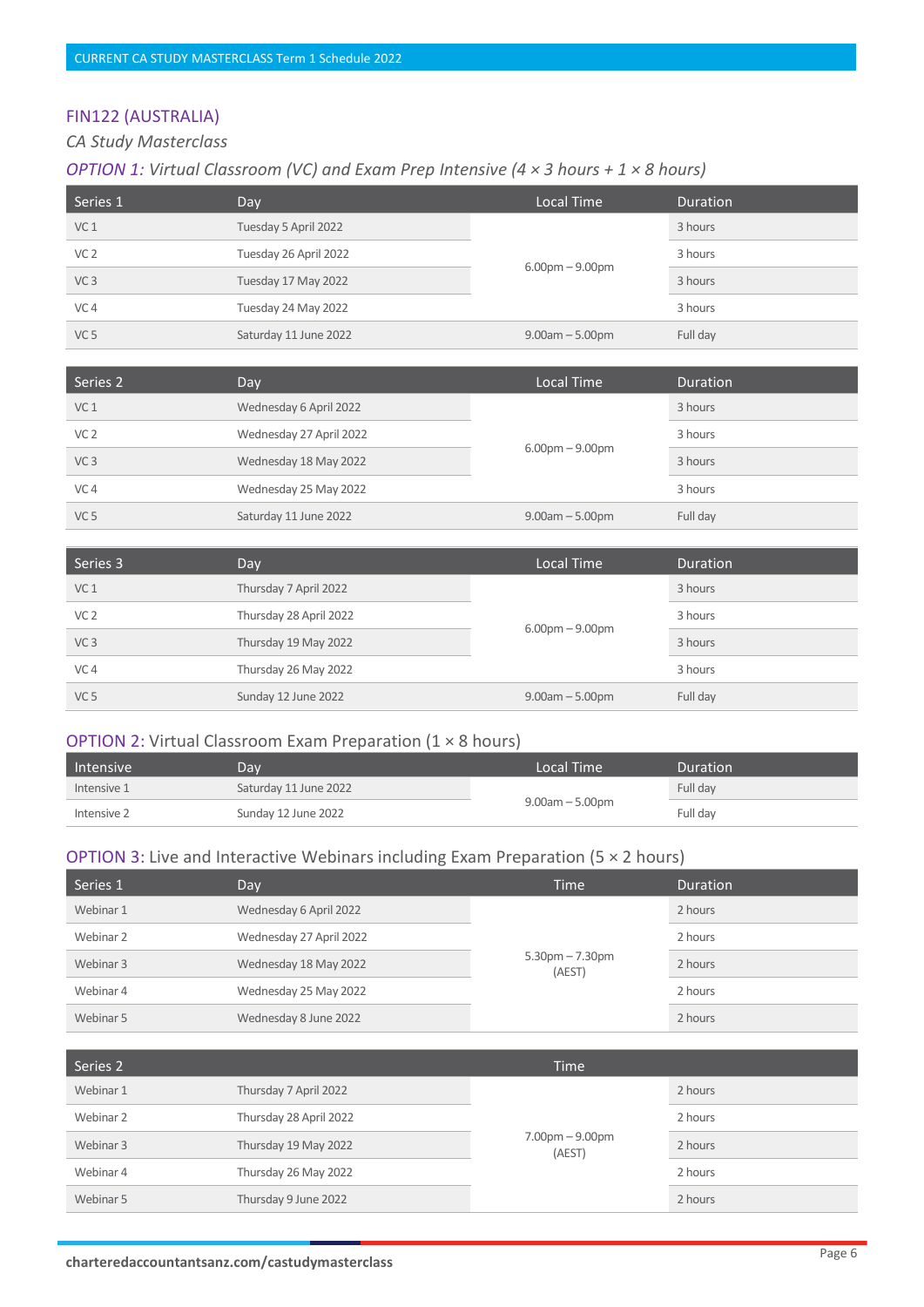# FIN122 (NEW ZEALAND)

*CA Study Masterclass* 

#### **OPTION 1:** Virtual Classroom (VC) and Exam Prep Intensive (4  $\times$  3 hours + 1  $\times$  8 hours)

| Series 1        | Day                   | Local Time        | <b>Duration</b> |
|-----------------|-----------------------|-------------------|-----------------|
| VC <sub>1</sub> | Tuesday 5 April 2022  | $6.00pm - 9.00pm$ | 3 hours         |
| VC <sub>2</sub> | Tuesday 26 April 2022 |                   | 3 hours         |
| VC <sub>3</sub> | Tuesday 17 May 2022   |                   | 3 hours         |
| VC <sub>4</sub> | Tuesday 24 May 2022   |                   | 3 hours         |
| VC <sub>5</sub> | Saturday 11 June 2022 | $9.00am - 5.00pm$ | Full day        |

#### OPTION 2: Virtual Classroom Exam Preparation (1 × 8 hours)

| Intensive   | Dav                   | Local Time           | <b>Duration</b> |
|-------------|-----------------------|----------------------|-----------------|
| Intensive 1 | Saturday 11 June 2022 | $9.00$ am $-5.00$ pm | Full day        |
| Intensive 2 | Sunday 12 June 2022   |                      | Full day        |

| Series 1  | Day                     | Time                                        | <b>Duration</b> |
|-----------|-------------------------|---------------------------------------------|-----------------|
| Webinar 1 | Wednesday 6 April 2022  | $7:30 \text{pm} - 9:30 \text{pm}$<br>(NZST) | 2 hours         |
| Webinar 2 | Wednesday 27 April 2022 |                                             | 2 hours         |
| Webinar 3 | Wednesday 18 May 2022   |                                             | 2 hours         |
| Webinar 4 | Wednesday 25 May 2022   |                                             | 2 hours         |
| Webinar 5 | Wednesday 8 June 2022   |                                             | 2 hours         |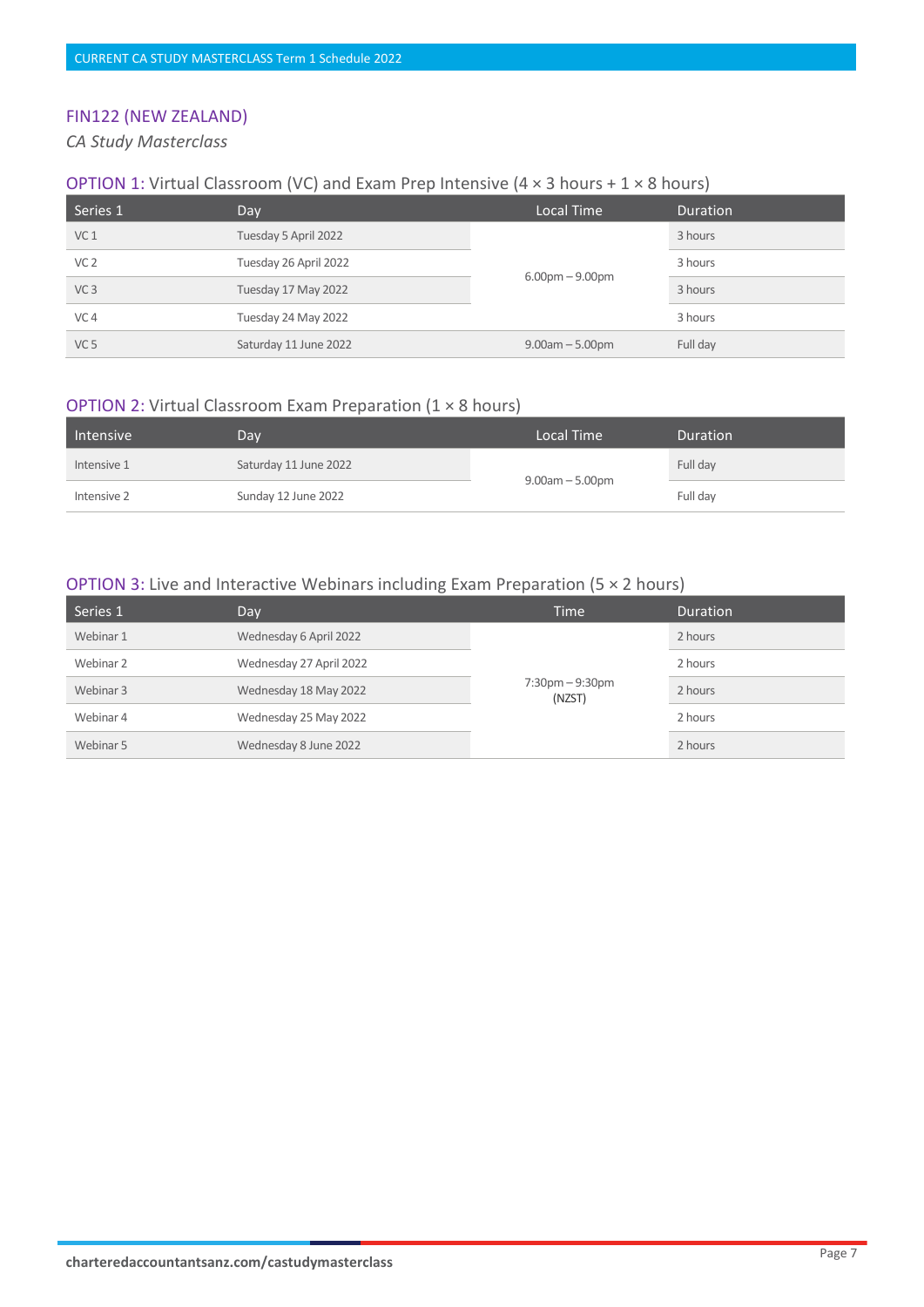# MAAF122 (AUSTRALIA)

#### *CA Study Masterclass*

# *OPTION 1: Virtual Classroom (VC) and Exam Prep Intensive (4 × 3 hours + 1 × 8 hours)*

| Series 1        | Days                  | Local Time        | <b>Duration</b> |
|-----------------|-----------------------|-------------------|-----------------|
| VC <sub>1</sub> | Tuesday 5 April 2022  | $6.00pm - 9.00pm$ | 3 hours         |
| VC <sub>2</sub> | Tuesday 26 April 2022 |                   | 3 hours         |
| VC <sub>3</sub> | Tuesday 17 May 2022   |                   | 3 hours         |
| VC <sub>4</sub> | Tuesday 24 May 2022   |                   | 3 hours         |
| VC <sub>5</sub> | Saturday 11 June 2022 | $9.00am - 5.00pm$ | Full day        |

| Series 2        | Days                    | Local Time        | Duration |
|-----------------|-------------------------|-------------------|----------|
| VC <sub>1</sub> | Wednesday 6 April 2022  | $6.00pm - 9.00pm$ | 3 hours  |
| VC <sub>2</sub> | Wednesday 27 April 2022 |                   | 3 hours  |
| VC <sub>3</sub> | Wednesday 18 May 2022   |                   | 3 hours  |
| VC <sub>4</sub> | Wednesday 25 May 2022   |                   | 3 hours  |
| VC <sub>5</sub> | Saturday 11 June 2022   | $9.00am - 5.00pm$ | Full day |

| Series 3        | Days                   | Local Time        | <b>Duration</b> |
|-----------------|------------------------|-------------------|-----------------|
| VC <sub>1</sub> | Thursday 7 April 2022  | $6.00pm - 9.00pm$ | 3 hours         |
| VC <sub>2</sub> | Thursday 28 April 2022 |                   | 3 hours         |
| VC <sub>3</sub> | Thursday 19 May 2022   |                   | 3 hours         |
| VC <sub>4</sub> | Thursday 26 May 2022   |                   | 3 hours         |
| VC <sub>5</sub> | Sunday 12 June 2022    | $9.00am - 5.00pm$ | Full day        |

#### OPTION 2: Virtual Classroom Exam Preparation (1 × 8 hours)

| Days        | Days,                 | Local Time           | Duration |
|-------------|-----------------------|----------------------|----------|
| Intensive 1 | Saturday 11 June 2022 | $9.00$ am $-5.00$ pm | Full day |
| Intensive 2 | Sunday 12 June 2022   |                      | Full dav |

| Series 1  | Days                    | <b>Time</b>                 | <b>Duration</b> |
|-----------|-------------------------|-----------------------------|-----------------|
| Webinar 1 | Wednesday 6 April 2022  | $5.30pm - 7.30pm$<br>(AEST) | 2 hours         |
| Webinar 2 | Wednesday 27 April 2022 |                             | 2 hours         |
| Webinar 3 | Wednesday 18 May 2022   |                             | 2 hours         |
| Webinar 4 | Wednesday 25 May 2022   |                             | 2 hours         |
| Webinar 5 | Wednesday 8 June 2022   |                             | 2 hours         |

| Series 2  |                        | <b>Time</b>                 |         |
|-----------|------------------------|-----------------------------|---------|
| Webinar 1 | Thursday 7 April 2022  | $7.00pm - 9.00pm$<br>(AEST) | 2 hours |
| Webinar 2 | Thursday 28 April 2022 |                             | 2 hours |
| Webinar 3 | Thursday 19 May 2022   |                             | 2 hours |
| Webinar 4 | Thursday 26 May 2022   |                             | 2 hours |
| Webinar 5 | Thursday 9 June 2022   |                             | 2 hours |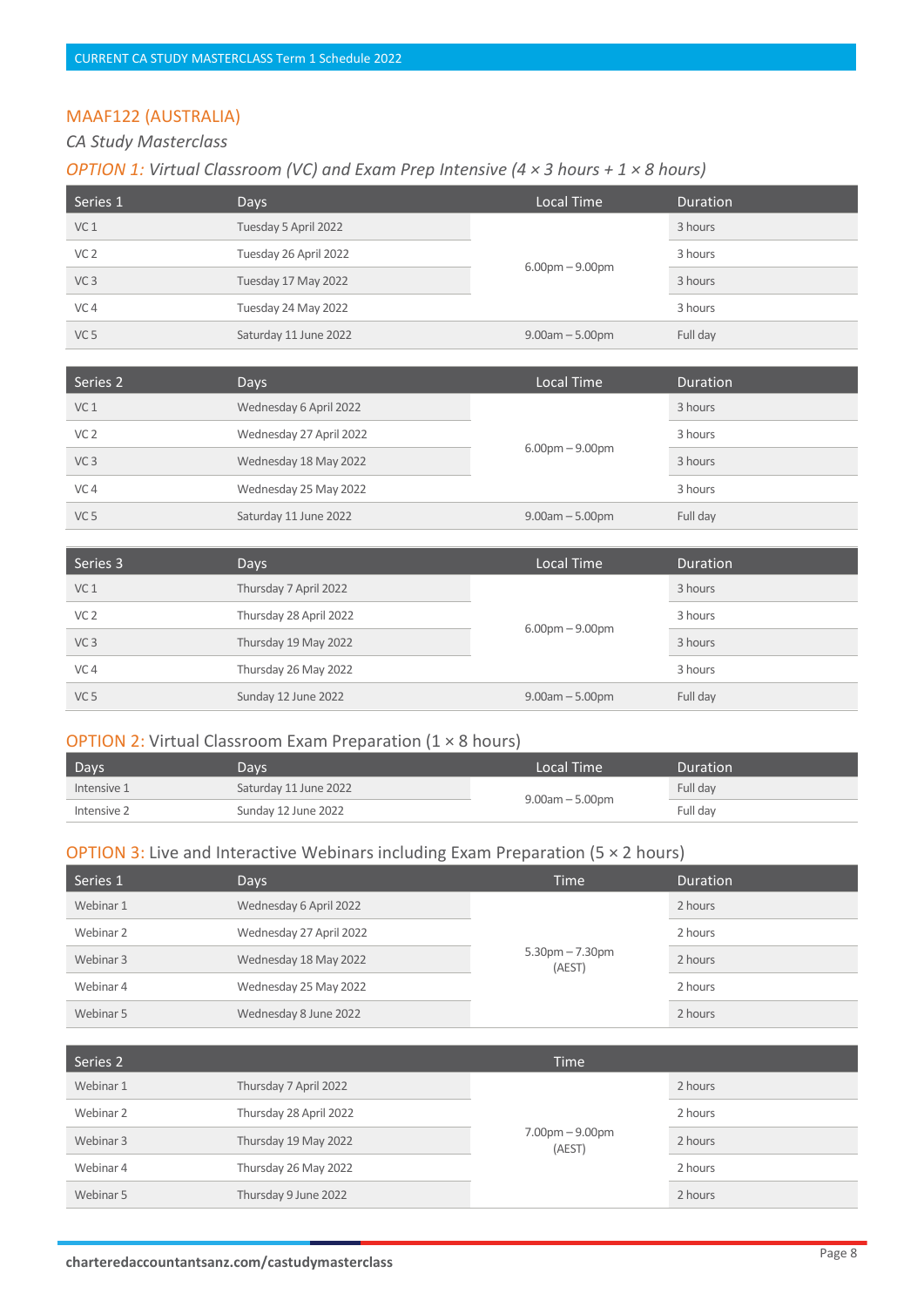## MAAF122 (NEW ZEALAND)

#### *CA Study Masterclass*

#### **OPTION 1:** Virtual Classroom (VC) and Exam Prep Intensive (4  $\times$  3 hours + 1  $\times$  8 hours)

| Series 1        | Day                   | Local Time                        | <b>Duration</b> |
|-----------------|-----------------------|-----------------------------------|-----------------|
| VC <sub>1</sub> | Tuesday 5 April 2022  | $6.00 \text{pm} - 9.00 \text{pm}$ | 3 hours         |
| VC <sub>2</sub> | Tuesday 26 April 2022 |                                   | 3 hours         |
| VC <sub>3</sub> | Tuesday 17 May 2022   |                                   | 3 hours         |
| VC <sub>4</sub> | Tuesday 24 May 2022   |                                   | 3 hours         |
| VC <sub>5</sub> | Saturday 11 June 2022 | $9.00am - 5.00pm$                 | Full day        |

#### OPTION 2: Virtual Classroom Exam Preparation (1 × 8 hours)

| Intensive   | Dav                   | Local Time      | Duration |
|-------------|-----------------------|-----------------|----------|
| Intensive 1 | Saturday 11 June 2022 | 9.00am - 5.00pm | Full day |
| Intensive 2 | Sunday 12 June 2022   |                 | Full day |

| Series 1  | Day                     | Time                                        | <b>Duration</b> |
|-----------|-------------------------|---------------------------------------------|-----------------|
| Webinar 1 | Wednesday 6 April 2022  | $7:30 \text{pm} - 9:30 \text{pm}$<br>(NZST) | 2 hours         |
| Webinar 2 | Wednesday 27 April 2022 |                                             | 2 hours         |
| Webinar 3 | Wednesday 18 May 2022   |                                             | 2 hours         |
| Webinar 4 | Wednesday 25 May 2022   |                                             | 2 hours         |
| Webinar 5 | Wednesday 8 June 2022   |                                             | 2 hours         |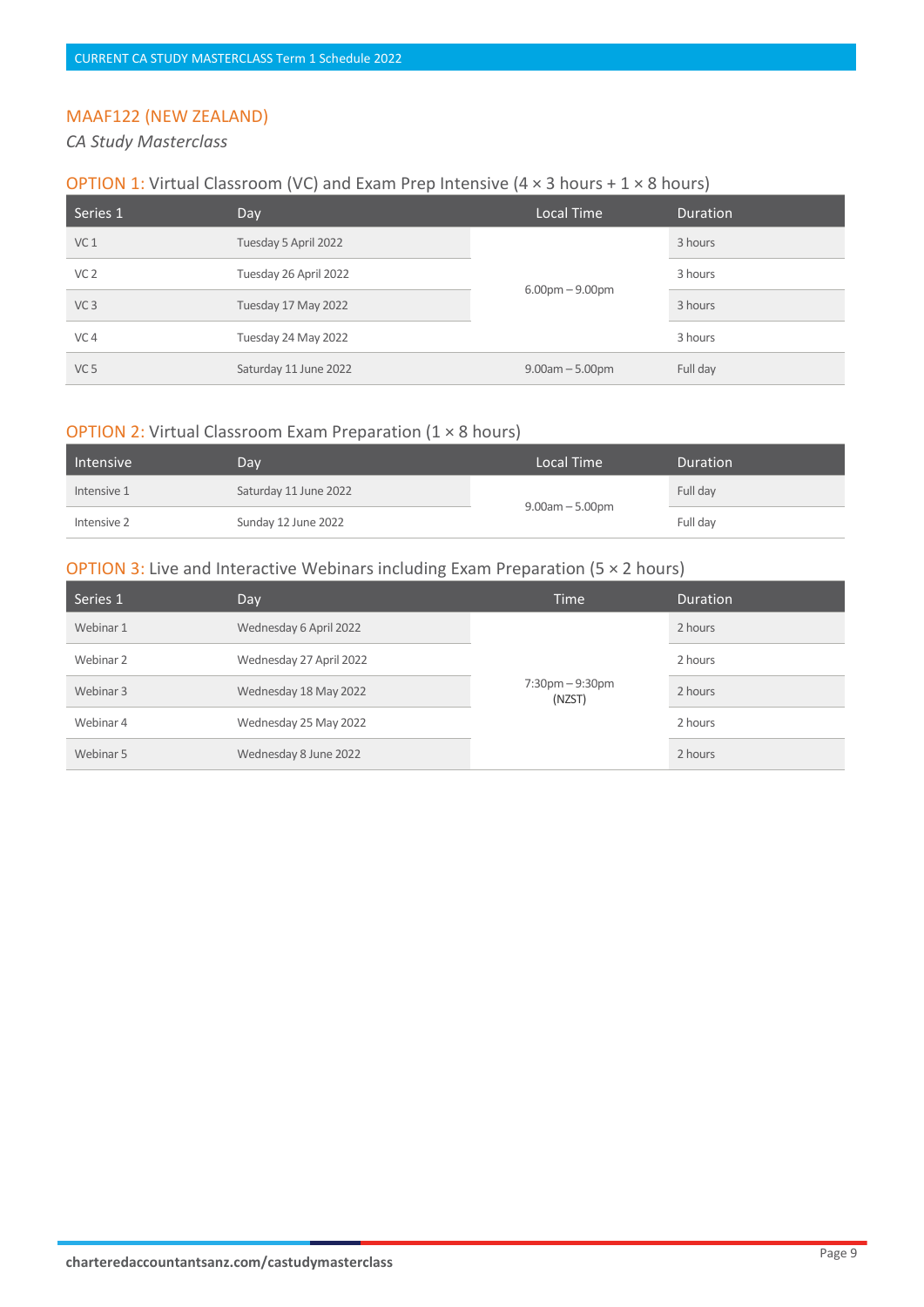# CAP122 (AUSTRALIA)

#### *CA Study Masterclass*

#### OPTION 1: Virtual Classroom Exam Preparation Intensive ( 1 × 8 hours)

| Days        | Day,                   | Local Time           | <b>Duration</b> |
|-------------|------------------------|----------------------|-----------------|
| Intensive 1 | Saturday 30 April 2022 | $9.00$ am $-5.00$ pm | Full day        |
| Intensive 2 | Sunday 1 May 2022      |                      | Full day        |

#### OPTION 2: Live and Interactive Exam Preparation Webinars (2 × 2 hours)

| Series 1  | Dav                    | Time                        | <b>Duration</b> |
|-----------|------------------------|-----------------------------|-----------------|
| Webinar 1 | Tuesday 26 April 2022  | $6.00pm - 8.00pm$<br>(AEST) | 2 hours         |
| Webinar 2 | Thursday 28 April 2022 |                             | 2 hours         |

#### CAP122 (NEW ZEALAND)

*CA Study Masterclass* 

#### OPTION 1: Virtual Classroom Exam Preparation Intensive ( 1 × 8 hours)

| Intensive   | Day.                   | Local Time           | <b>Duration</b> |
|-------------|------------------------|----------------------|-----------------|
| Intensive 1 | Saturday 30 April 2022 | $9.00$ am $-5.00$ pm | Full day        |
| Intensive 2 | Sunday 1 May 2022      |                      | Full day        |

#### **OPTION 2: Live and Interactive Exam Preparation Webinars (2**  $\times$  **2 hours)**

| Series 1  | Dav                    | Time                         | <b>Duration</b> |
|-----------|------------------------|------------------------------|-----------------|
| Webinar 1 | Tuesday 26 April 2022  | $8.00pm - 10.00pm$<br>(NZST) | 2 hours         |
| Webinar 2 | Thursday 28 April 2022 |                              | 2 hours         |